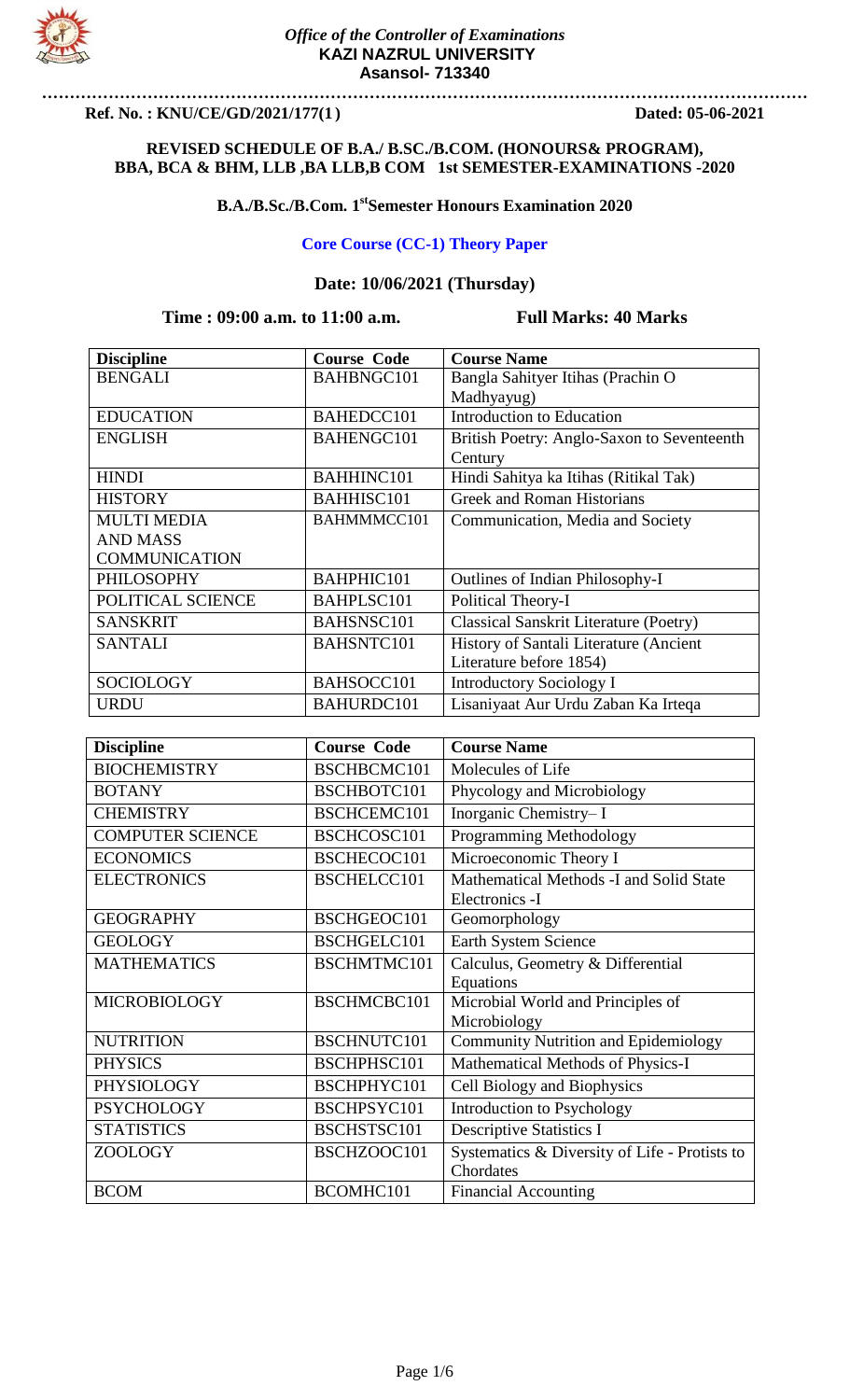

**…………………………………………………………………………………………………………………………**

# **B.A./B.Sc./B.Com. 1 st Semester Honours Examination 2020**

# **Core Course (CC-2) Theory Paper**

# **Date: 11/06/2021 (Friday)**

# **Time : 09:00 a.m. to 11:00 a.m. Full Marks: 40 Marks**

| <b>Discipline</b>     | <b>Course Code</b> | <b>Course Name</b>                       |
|-----------------------|--------------------|------------------------------------------|
| <b>BENGALI</b>        | BAHBNGC102         | Madhyayuger Kavita                       |
| HINDUSTANI MUSIC      | BAHHMVC102         | General Theory - I                       |
| (VOCAL)               |                    |                                          |
| <b>EDUCATION</b>      | BAHEDCC102         | History of Education in Ancient &        |
|                       |                    | Medieval India                           |
| <b>ENGLISH</b>        | BAHENGC102         | British Prose and Drama: Anglo-Saxon to  |
|                       |                    | Seventeenth Century                      |
| <b>HINDI</b>          | BAHHINC102         | Aadikalin Evam Madhyakalin Kavya         |
| <b>HISTORY</b>        | <b>BAHHISC102</b>  | Early History of India (Proto History to |
|                       |                    | 6th Century BCE)                         |
| <b>MULTI MEDIA</b>    | BAHMMMCC102        | Introduction to Journalism               |
| <b>AND MASS</b>       |                    |                                          |
| <b>COMMUNICATION</b>  |                    |                                          |
| <b>NAZRUL SANGEET</b> | BAHNZSC102         | Life Sketch of Kazi Nazrul Islam and     |
|                       |                    | Theoretical Knowledge of Ragas and       |
|                       |                    | Talas of Hindustani Music                |
| <b>PHILOSOPHY</b>     | BAHPHIC102         | History of Western Philosophical         |
|                       |                    | Thoughts-I                               |
| POLITICAL SCIENCE     | BAHPLSC102         | <b>Comparative Politics</b>              |
| <b>SANSKRIT</b>       | <b>BAHSNSC102</b>  | Classical Sanskrit Literature (Poetry &  |
|                       |                    | Metrics)                                 |
| <b>SANTALI</b>        | BAHSNTC102         | Folk Literature - Folk Songs and Rhymes  |
| <b>SOCIOLOGY</b>      | BAHSOCC102         | <b>Classical Sociology I</b>             |
| <b>URDU</b>           | BAHURDC102         | Urdu Adab Ki Tareekh                     |

## **Time : 09:00 a.m. to 11:00 a.m. Full Marks: 40 Marks**

| <b>Discipline</b>       | <b>Course Code</b> | <b>Course Name</b>                                              |
|-------------------------|--------------------|-----------------------------------------------------------------|
| <b>BIOCHEMISTRY</b>     | BSCHBCMC102        | Cell Biology                                                    |
| <b>BOTANY</b>           | BSCHBOTC102        | <b>Biomolecules and Cell Biology</b>                            |
| <b>CHEMISTRY</b>        | BSCHCEMC102        | Organic Chemistry $-I$                                          |
| <b>COMPUTER SCIENCE</b> | BSCHCOSC102        | <b>Computer System Architecture</b>                             |
| <b>ECONOMICS</b>        | BSCHECOC102        | Macroeconomic Theory I                                          |
| <b>ELECTRONICS</b>      | BSCHELCC102        | Classical Mechanics & Thermal and<br><b>Statistical Physics</b> |
| <b>GEOLOGY</b>          | BSCHGELC102        | <b>Mineral Science</b>                                          |
| <b>MATHEMATICS</b>      | <b>BSCHMTMC102</b> | Algebra                                                         |
| <b>MICROBIOLOGY</b>     | BSCHMCBC102        | Bacteriology and Systematics                                    |
| <b>NUTRITION</b>        | <b>BSCHNUTC102</b> | Nutritional Biophysics and Biochemistry                         |
| <b>PHYSICS</b>          | BSCHPHSC102        | Mechanics                                                       |
| <b>PHYSIOLOGY</b>       | BSCHPHYC102        | Biochemistry                                                    |
| <b>PSYCHOLOGY</b>       | BSCHPSYC102        | Introduction to Biopsychology                                   |
| <b>STATISTICS</b>       | BSCHSTSC102        | Probability Theory and Distributions - I                        |
| ZOOLOGY                 | BSCHZOOC102        | Ecology                                                         |
| <b>BCOM</b>             | BCOMHC102          | <b>Business Laws</b>                                            |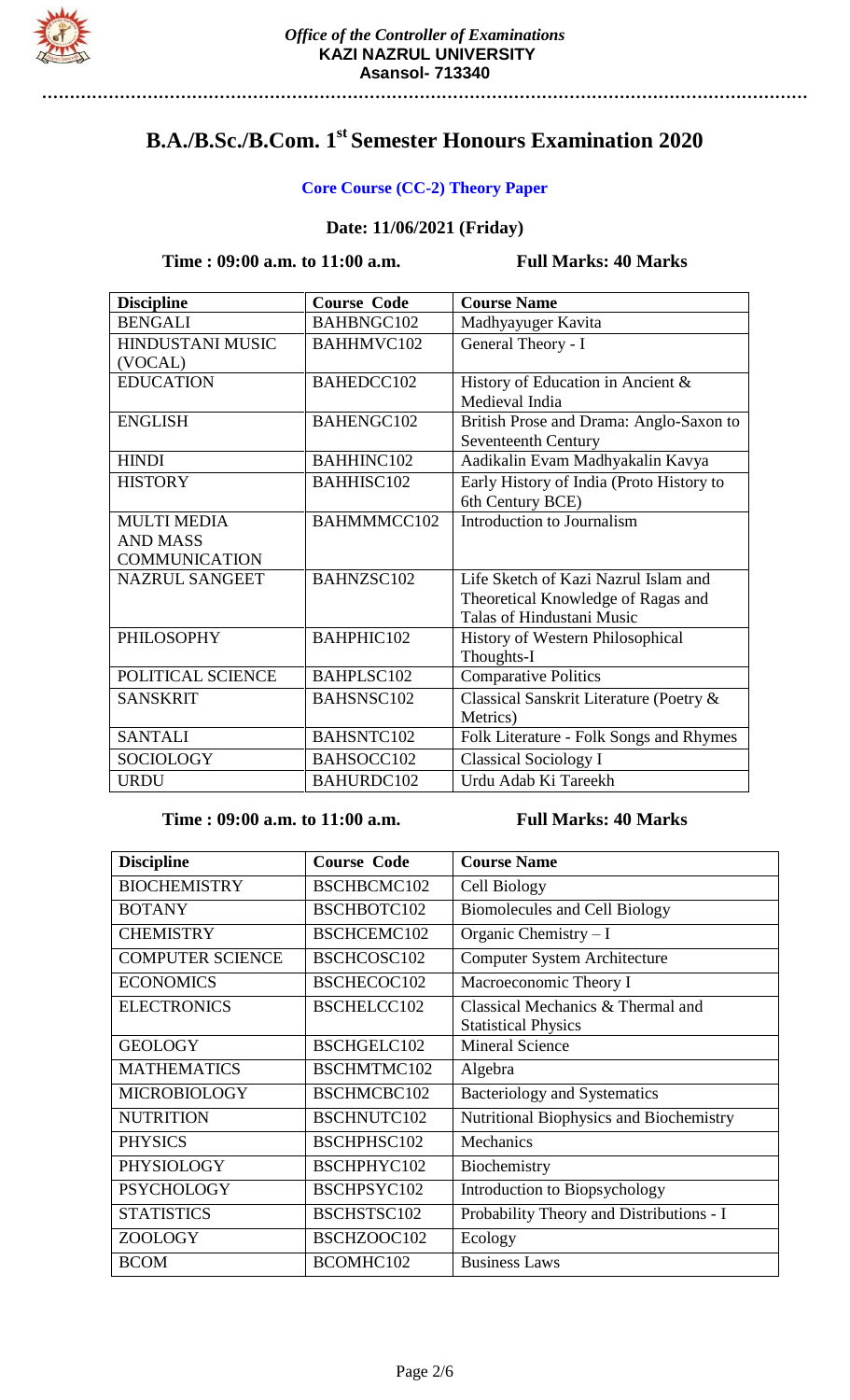

### *Office of the Controller of Examinations* **KAZI NAZRUL UNIVERSITY Asansol- 713340**

# **B.A./B.Sc./B.Com 1 stSemester Honours Examination 2020**

**…………………………………………………………………………………………………………………………**

# **Generic Elective Course (GE101 or GE102) Theory Paper**

# **Date: 12/06/2021 (Saturday)**

# **Time : 09:00 a.m. to 11:00 a.m. Full Marks: 40 Marks**

| <b>Discipline</b> | <b>Course Code</b> | <b>Course Name</b>                   |
|-------------------|--------------------|--------------------------------------|
| <b>BENGALI</b>    | BAHBNGGE101        | Bangla Sahitya o Sanskritir Itihas   |
| <b>EDUCATION</b>  | BAHEDCGE101        | <b>Yoga</b> Education                |
| <b>ENGLISH</b>    | <b>BAHENGGE101</b> | Contemporary India: Women and        |
|                   |                    | Empowerment                          |
| <b>HINDI</b>      | <b>BAHHINGE101</b> | Hindi Cinema                         |
| <b>HINDI</b>      | <b>BAHHINGE102</b> | Television ke Hindi Channel          |
| <b>HISTORY</b>    | <b>BAHHISGE101</b> | Theories of the Modern State         |
| <b>PHILOSOPHY</b> | BAHPHIGE101        | Psychology                           |
| <b>PHILOSOPHY</b> | BAHPHIGE102        | <b>Outlines of Indian Philosophy</b> |
| POLITICAL SCIENCE | BAHPLSGE101        | <b>Political Theory</b>              |
| <b>SANSKRIT</b>   | <b>BAHSNSGE101</b> | <b>Basic Sanskrit and Metrics</b>    |
| <b>SANTALI</b>    | BAHSNTGE101        | History of Santali Literature        |
| <b>SOCIOLOGY</b>  | BAHSOCGE101        | Sociology-Introduction I             |
| <b>URDU</b>       | BAHURDGE101        | Urdu Zaban-O-Adab ki Mukthtasar      |
|                   |                    | Tarikh                               |

# **Time : 09:00 a.m. to 11:00 a.m. Full Marks: 40 Marks**

| <b>Discipline</b>                 | <b>Course Code</b>  | <b>Course Name</b>                           |
|-----------------------------------|---------------------|----------------------------------------------|
| <b>BIOCHEMISTRY</b>               | <b>BSCHBCMGE101</b> | <b>Biochemistry of Cell</b>                  |
| <b>BOTANY</b>                     | <b>BSCHBOTGE101</b> | Algae, Fungi and Bryophyta                   |
| <b>CHEMISTRY</b>                  | <b>BSCHCEMGE101</b> | Basics in Organic and Inorganic<br>Chemistry |
| <b>COMPUTER</b><br><b>SCIENCE</b> | BSCHCOSGE101        | Programming Methodology                      |
| <b>ECONOMICS</b>                  | BSCHECOGE101        | Microeconomic Theory - I                     |
| <b>ECONOMICS</b>                  | BSCHECOGE102        | Indian Economics: Post Independence          |
| <b>ELECTRONICS</b>                | <b>BSCHELCGE101</b> | <b>Basic Electronics</b>                     |
| <b>GEOGRAPHY</b>                  | BSCHGEOGE101        | <b>Disaster Management</b>                   |
| <b>GEOGRAPHY</b>                  | BSCHGEOGE102        | Geography of Tourism and Pilgrimage          |
| <b>MATHEMATICS</b>                | BSCHMTMGE101        | <b>Differential Calculus</b>                 |
| <b>MICROBIOLOGY</b>               | BSCHMCBGE101        | Microbial World and Diversity                |
| <b>NUTRITION</b>                  | <b>BSCHNUTGE101</b> | <b>Community Nutrition Programmes</b>        |
| <b>PHYSICS</b>                    | BSCHPHSGE101        | Mechanics                                    |
| PHYSIOLOGY                        | BSCHPHYGE101        | <b>Blood and Immunoloy</b>                   |
| <b>STATISTICS</b>                 | <b>BSCHSTSGE101</b> | <b>Introduction to Statistics</b>            |
| ZOOLOGY                           | BSCHZOOGE101        | Basics of Systematics and<br>Classification  |
| <b>BCOM</b>                       | BCOMHGE101          | <b>Micro Economics</b>                       |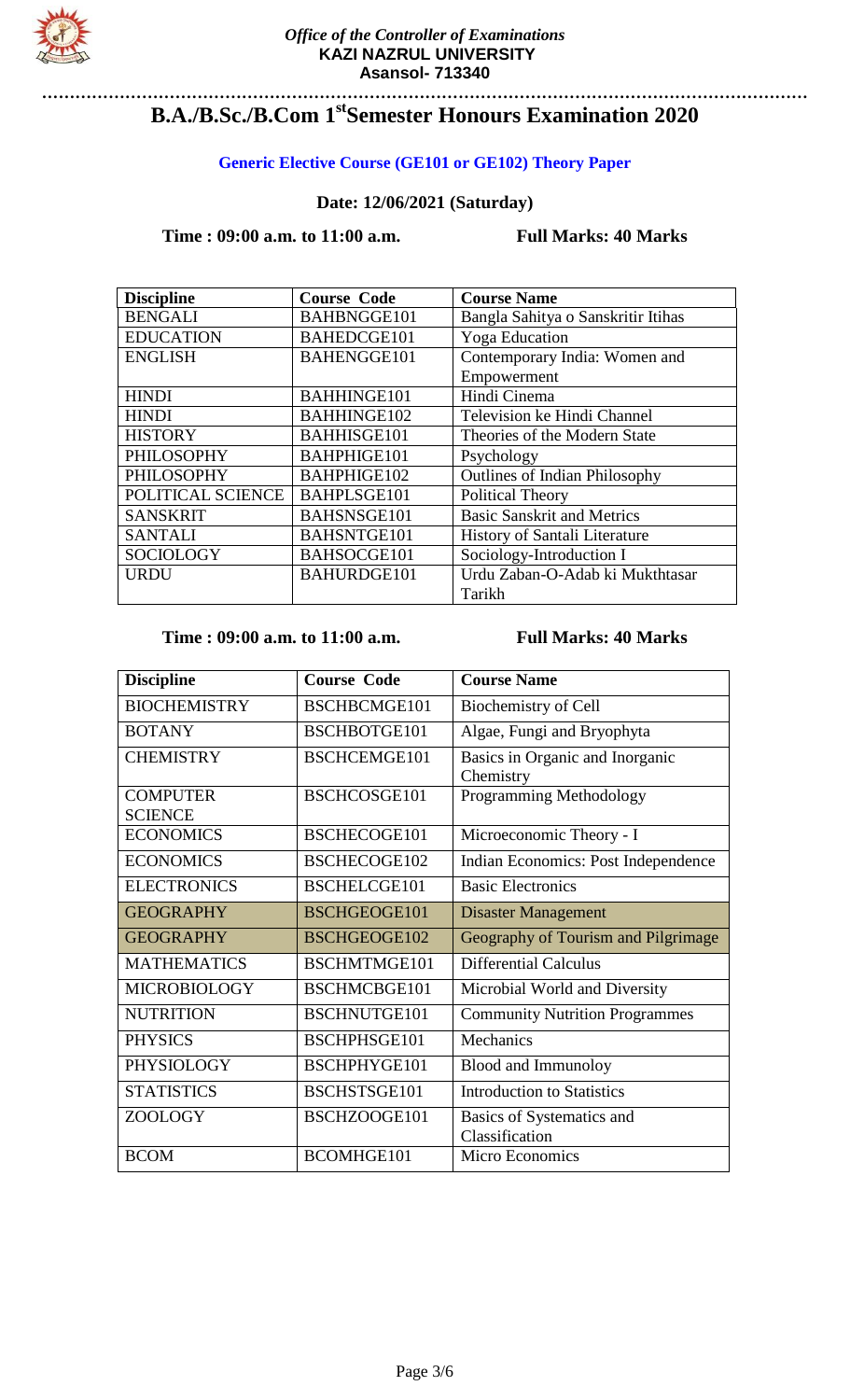

### *Office of the Controller of Examinations* **KAZI NAZRUL UNIVERSITY Asansol- 713340**

# **………………………………………………………………………………………………………………………… B.A./B.Sc./B.Com 1st Semester Program Examinations-2020**

**Core Course (CC) Theory Paper**

**Daily Time : 09:00 a.m. to 11:00 a.m. Time: 2 hours Full Marks: 40 Marks**

### **Date:10/06/2021 (Thursday)**

| <b>Discipline</b>  | <b>Course Code</b> | <b>Course Name</b>                           |
|--------------------|--------------------|----------------------------------------------|
| <b>BCOM</b>        | BCOMPC101          | <b>Financial Accounting</b>                  |
| PHYSICAL EDUCATION | BAPPEDC101         | Foundation and History of Physical Education |

### **Date: 11/06/2021 (Friday)**

| <b>Discipline</b> | <b>Course Code</b> | <b>Course Name</b>                            |
|-------------------|--------------------|-----------------------------------------------|
| GEOGRAPHY         | BSCPGEOC101        | <b>Physical Geography</b>                     |
| ZOOLOGY           | BSCPZOOC101        | Systematics & Diversity of Life - Protists to |
|                   |                    | Chordates                                     |

## **Date: 12/06/2021 (Saturday)**

| <b>Discipline</b> | <b>Course Code</b> | <b>Course Name</b>                          |
|-------------------|--------------------|---------------------------------------------|
| <b>BCOM</b>       | BCOMPC102          | <b>Business Organisation and Management</b> |
| MATHEMATICS       | BSCPMTMC101        | <b>Differential Calculus</b>                |
| ENGLISH           | BAPENGC101         | <b>Rhetoric and Prosody</b>                 |

| Date: 13/06/2021 (Sunday) |                    |                                       |  |
|---------------------------|--------------------|---------------------------------------|--|
| <b>Discipline</b>         | <b>Course Code</b> | <b>Course Name</b>                    |  |
| EDUCATION                 | BAPEDCC101         | Introduction to Education             |  |
| <b>URDU</b>               | BAPURDC101         | Urdu Zaban-O-Adab Ki Mukhtasar Tarikh |  |
| <b>PHYSICS</b>            | BSCPPHSC101        | Mechanics                             |  |

### **Date: 14/06/2021 (Monday)**

| <b>Discipline</b> | <b>Course Code</b> | <b>Course Name</b>                        |
|-------------------|--------------------|-------------------------------------------|
| <b>CHEMISTRY</b>  | BSCPCEMC101        | Basics in Organic and Inorganic Chemistry |
| PHILOSOPHY        | BAPPHIC101         | Outlines of Indian Philosophy             |

### **Date: 15/06/2021 (Tuesday)**

| <b>Discipline</b> | <b>Course Code</b> | <b>Course Name</b>     |
|-------------------|--------------------|------------------------|
| <b>ECONOMICS</b>  | BSCPECOC101        | Microeconomic Theory-l |
| SANSKRIT          | BAPSNSC101         | Sanskrit Poetry        |

## **Date: 16/06/2021 (Wednesday)**

| <b>Discipline</b>  | <b>Course Code</b> | <b>Course Name</b>                |
|--------------------|--------------------|-----------------------------------|
| <b>ELECTRONICS</b> | BSCPELCC101        | Circuit Theory & Network Analysis |
| SANTALI            | BAPSNTC101         | History of Santali Language       |
| SOCIOLOGY          | BAPSOCC101         | <b>Introductory Sociology I</b>   |

| <b>Date: 17/06/2021 (Thursday)</b>                            |             |                            |  |  |
|---------------------------------------------------------------|-------------|----------------------------|--|--|
| <b>Discipline</b><br><b>Course Code</b><br><b>Course Name</b> |             |                            |  |  |
| <b>BOTANY</b>                                                 | BSCPBOTC101 | Phycology and Microbiology |  |  |
| BAPHISC101<br>HISTORY<br>Ancient India                        |             |                            |  |  |

### **Date: 18/06/2021 (Friday)**

| <b>Discipline</b> | <b>Course Code</b> | <b>Course Name</b>                           |
|-------------------|--------------------|----------------------------------------------|
| <b>STATISTICS</b> | BSCPSTSC101        | <b>Descriptive Statistics</b>                |
| BENGALI           | BAPBNGC101         | Bangla SahityerItihas o Bangla BhasharItihas |
| <b>HINDI</b>      | BAPHINC101         | Hindi Sahitya Ka Itihas                      |

### **Date: 19/06/2021 (Saturday)**

| <b>Discipline</b>       | <b>Course Code</b> | <b>Course Name</b>                      |
|-------------------------|--------------------|-----------------------------------------|
| <b>COMPUTER SCIENCE</b> | BSCPCOSC101        | Programming Methodologies               |
| POLITICAL SCIENCE       | BAPPLSC101         | Introduction to Political Theory        |
| <b>PHYSIOLOGY</b>       | BSCPPHYC101        | Biophysics, BioPhysiology and Digestion |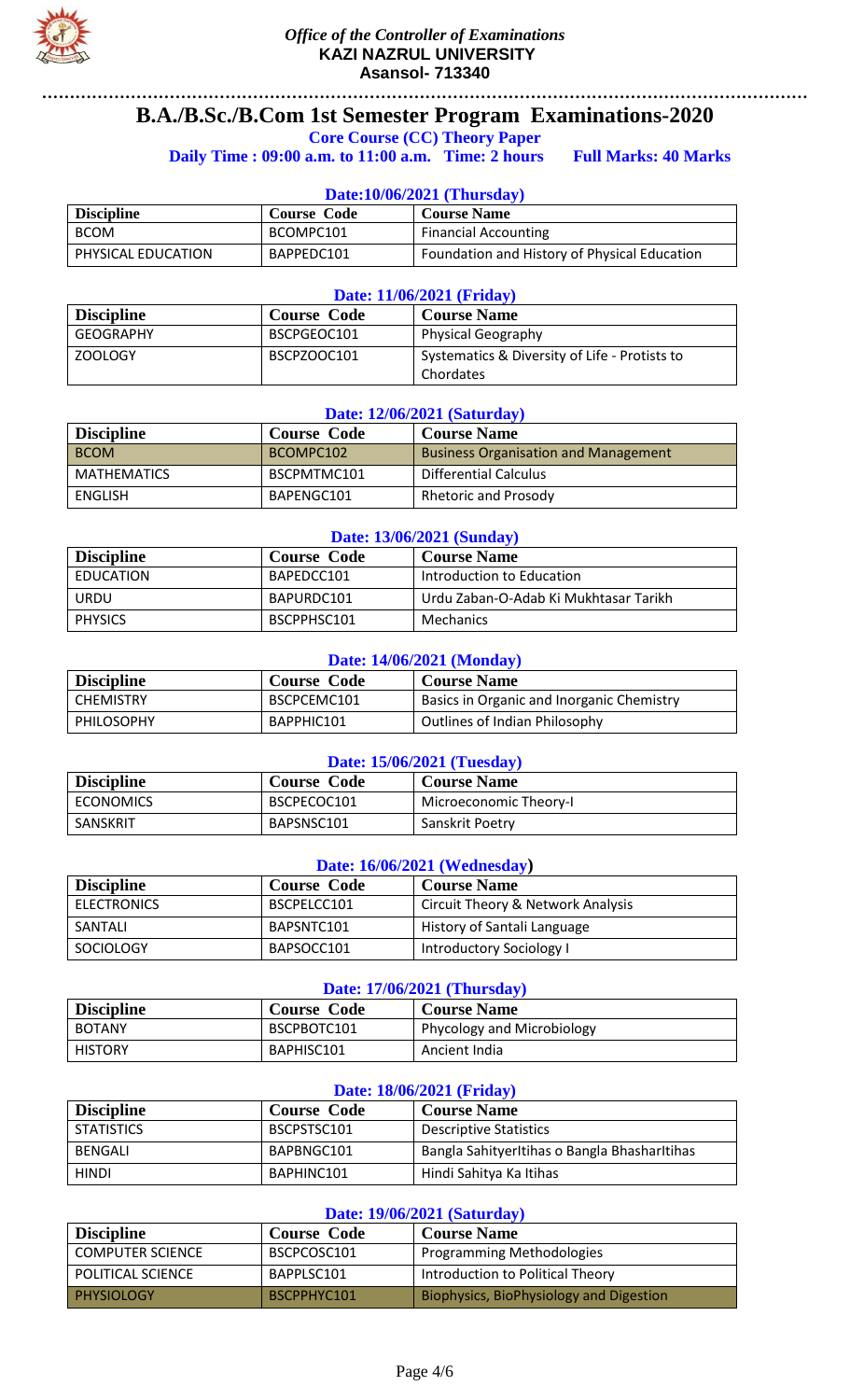

# **…………………………………………………………………………………………………………………………**

**BCA 1st Sem-2020**

**Time : 09:00 a.m. to 1:00 p.m. Time: 4 hours Full Marks: 80 Marks**

| Date     | Day      | <b>Course Code</b>    | <b>Course Code</b>  |
|----------|----------|-----------------------|---------------------|
| 10/06/21 | Thursday | Computer Fundamentals | BCAC <sub>101</sub> |
| 12/06/21 | Saturday | Programming in C      | BCAC <sub>102</sub> |
| 14/06/21 | Monday   | Mathematics - I       | BCAC <sub>103</sub> |

# **BBA 1st Sem-2020**

| Time: 09:00 a.m. to 1:00 p.m. |          | Time: 4 hours              | <b>Full Marks: 80 Marks</b> |
|-------------------------------|----------|----------------------------|-----------------------------|
| Date                          | Day      | <b>Course Code</b>         | <b>Course Code</b>          |
| 10/06/21                      | Thursday | Principles of Management   | BBAC101                     |
| 12/06/21                      | Saturday | <b>Business Economics</b>  | BBAC102                     |
| 14/06/21                      | Monday   | <b>Business Statistics</b> | BBAGE101                    |

# **BHM 1 st Sem-2020**

**Time : 09:00 a.m. to 11:00 a.m. Time: 2 hours Full Marks: 40 Marks**

| Date     | Day      | <b>Course Code</b>                                       | <b>Course Code</b> |
|----------|----------|----------------------------------------------------------|--------------------|
| 10/06/21 | Thursday | Foundation Course in Food Production-I                   | BHMC101            |
| 12/06/21 | Saturday | Foundation Course in Food and Beverage<br>Service-I      | BHMC102            |
| 14/06/21 | Monday   | Foundation Course in Accommodation and<br>Front Office-I | BHMC103            |

# **B.A./B.Sc./B.Com (Honours & Program)/ BBA/BCA/BHM**

| Time: 09:00 a.m. to 11:00 a.m. |        | <b>Time: 2 hours</b>                                                              | <b>Full Marks: 40 Marks</b>                                             |
|--------------------------------|--------|-----------------------------------------------------------------------------------|-------------------------------------------------------------------------|
| Date                           | Day    | Award                                                                             | <b>Course name and Code</b>                                             |
| 20/06/21                       | Sunday | For all B.A./B.Sc. B.Com. Hons<br>Candidates including BBA, BCA and<br><b>BHM</b> | <b>Environmental Studies</b><br>[Code: AEE101]                          |
| 20/06/21                       | Sunday | For all B.A./B.Sc. B.Com. Program<br>Candidates                                   | <b>Environmental Studies</b><br>[Code: AEE101]                          |
| 21/06/21                       | Monday | For BA/B.com Program Candidates Only                                              | MILCB101-Bengali<br>MILCE101-English<br>MILCH101-Hindi<br>MILCU101-Urdu |

**3 Years LLB Hons SEM-I-2020**

**Time : 09:00 a.m. to 1:00 p.m. Time: 4 hours Full Marks: 80 Marks**

| <b>DATE</b> | <b>DAY</b> | <b>COURSE NAME</b>                                | <b>COURSE CODE</b> | <b>Course Details</b> |
|-------------|------------|---------------------------------------------------|--------------------|-----------------------|
| 10/06/21    | Thursday   | Constitution of India                             | LLBHC101           | $CC-1$                |
| 11/06/21    | Friday     | Jurisprudence                                     | LLBHC102           | $CC-2$                |
| 12/06/21    | Saturday   | Contract I                                        | LLBHC103           | $CC-3$                |
| 13/06/21    | Sunday     | Family Law I                                      | LLBHC104           | $CC-4$                |
| 14/06/21    | Monday     | Family Law II                                     | LLBHC105           | $CC-5$                |
| 15/06/21    | Tuesday    | Law of Tort including MV and CP<br>Laws           | LLBHC106           | $CC-6$                |
| 16/06/21    | Wednesday  | <b>Computer Training**</b>                        | LLBHSE101          | $SEC-1$               |
| 17/06/21    | Thursday   | Ability Enhancement in<br>Communicative English** | LLBHAECC101        | AECE-1                |